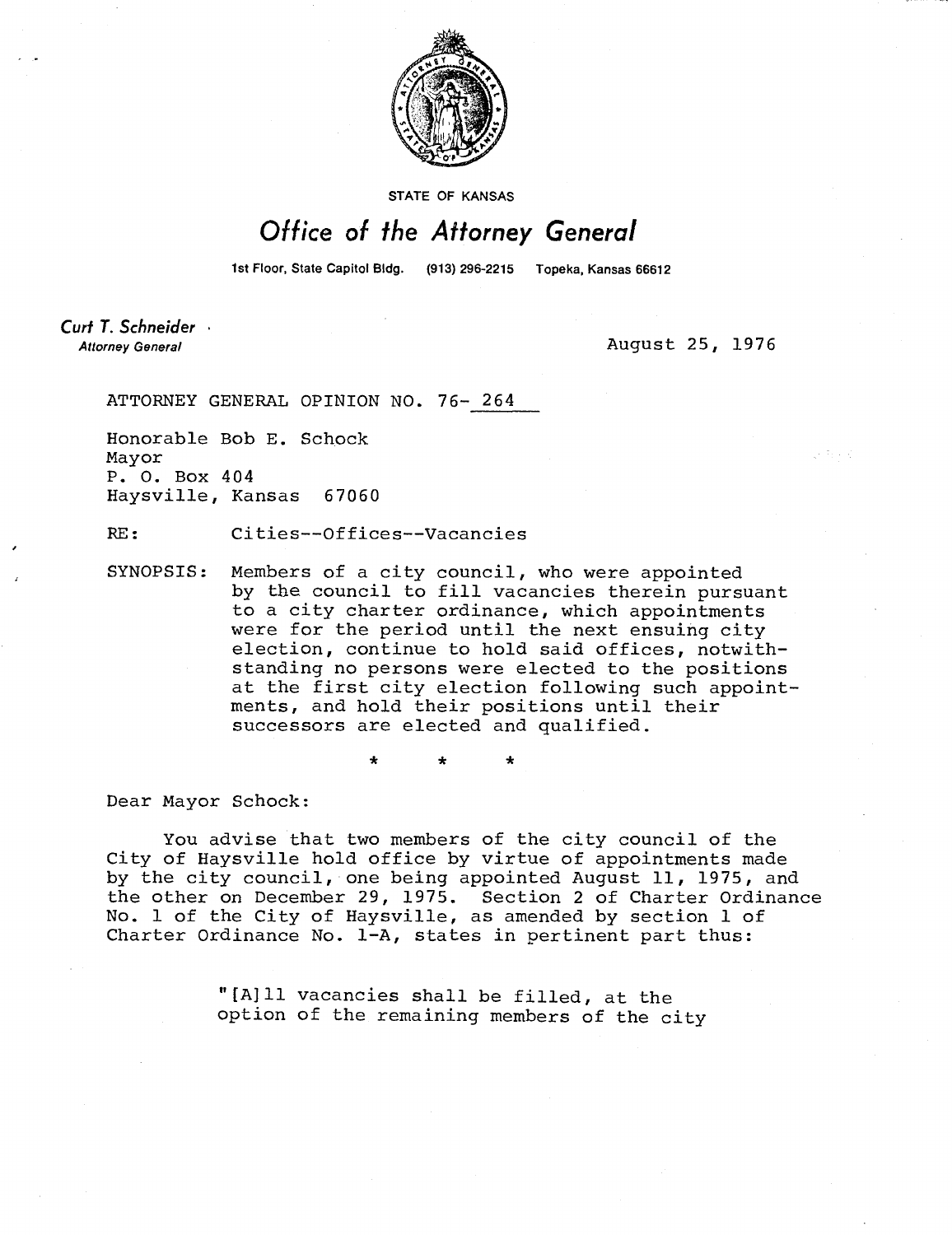Mayor Schock Page Two August 25, 1976

ny andro a voltante la contra financia del control del control del control del control del control d

council, either by appointment by the remaining members of the city council or by a special election; said appointment or special election shall be for the period from and after the date of appointment or election until date of the next April city election, at which election said unexpired term shall be filled by election."

## K.S.A. 25-2118 states thus:

"The city clerk shall certify to the hocounty election officer a list of all city offices to be voted upon at each city election not later than January 1 of every year that such city has a city election."

You advise that the positions were not placed on the April, 1976, city election ballot, and as a result, no persons were elected to complete the unexpired terms for these positions. You inquire concerning the status of the two persons now serving on the council pursuant to the appointments described above.

The facts presented here are closely analogous to those in Stawitz v. Nelson, 188 Kan. 430, 362 P.2d 629 (1961). There, Nelson was appointed in September, 1960, to complete the term of an office. He and Stawitz also opposed each other in the general election two months later, Stawitz claimed victory, but the court held that the election was void:

> "The election--as to the office of marshal, being void--no one was elected. No successor having been elected, it follows, therefore, that Nelson was, and is, entitled to the office until such time as his successor is elected and qualified." 188 Kan. at 437.

Thus, in the facts presented here, the appointments by the council were made to fill vacancies. The appointments were for